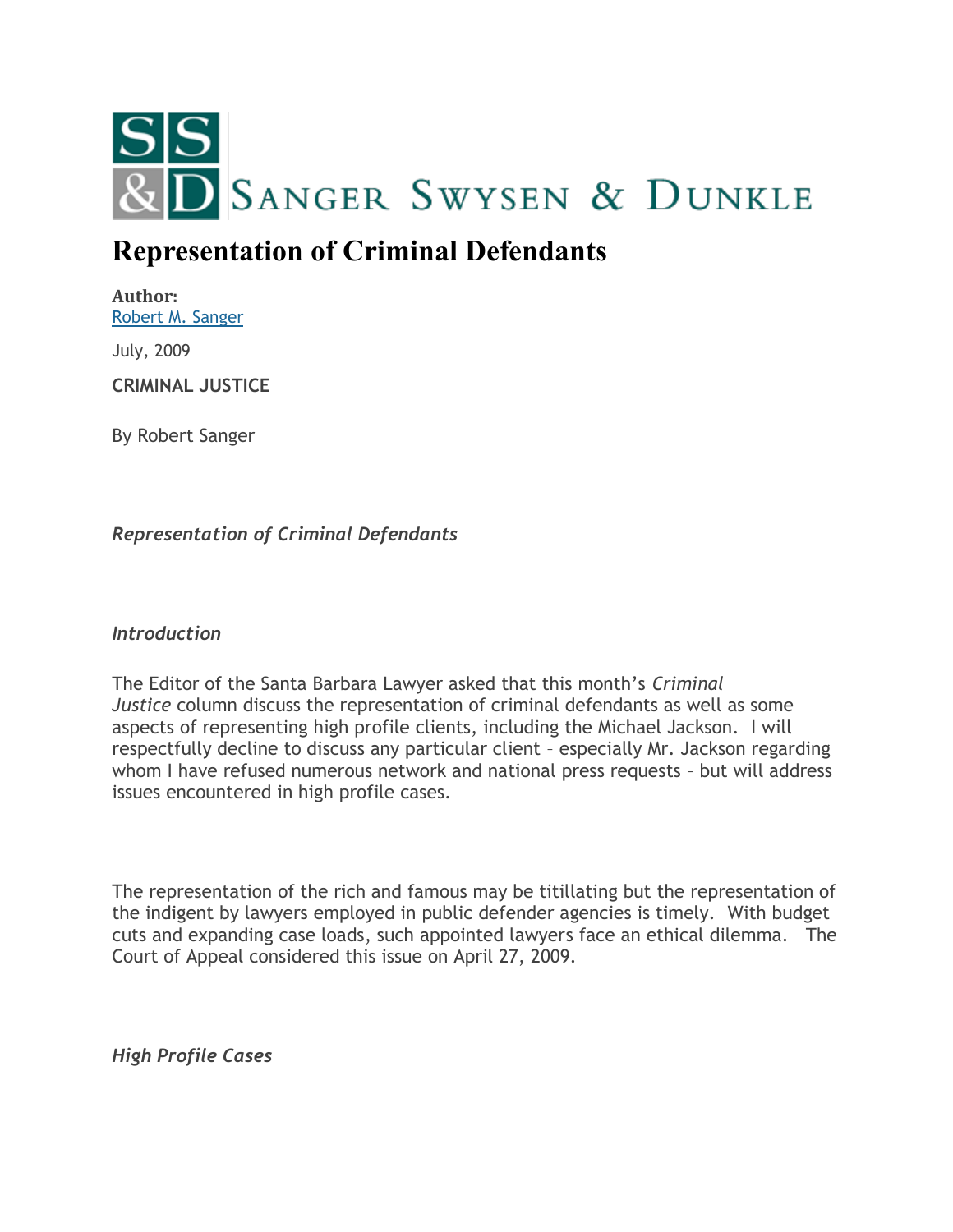High profile cases present particular challenges. A case may be high profile because the accused is famous or because the charges are sensational; or, a case might not make much impact in the general press, but is a *cause célèbre* within a particular group; or the client just has a lot of money.

There are some recurrent themes. The following is derived from a large number of cases and experiences in addition to those of the author (so no one should be doing that Carly Simon thing):

- 1. *Lawyers and judges may tend to "think" larger than life*: Decisions are not made in the same rational fashion that they are made in ordinary cases. Participants are distracted by other concerns – what other people will think – and the cases themselves become larger than life. There can be a certain amount of looking over the shoulder at members of the press or worrying about public opinion, rather than dealing with the legal and factual issues at hand. Of course, we have had the pleasure of trying cases in front of excellent judges who ran the courtroom as professionally as possible under difficult circumstances.
- 2. *Dream teams can be nightmares*: High profile cases can attract lawyers who consider their place in the media to be as important as representing the client. In addition, one of the most consistent complaints of criminal defense lawyers is that lawyers try to insinuate themselves into the case who are often marginal members of the bar, underemployed and who lack the ethical boundaries that keep most lawyers focused on their own cases. This is not to disparage the many true colleagues who offer moral support or good ideas without any attempt to cash in or get in the spotlight. What is particularly disturbing is to be trying to save a client's life and have people running around in the background advancing their personal agendas.
- 3. *Dream teams can also be dream teams*: We have had those rewarding cases in which other true criminal defense lawyers are brought together and who work collegially in the client's best interests. We have two cases right now in Los Angeles, one in state court and the other in federal court, where East Coast colleagues are contributing to successful defenses with the utmost of courtesy and commitment to the well-being of the client. Where co-counsel has the desired synergistic effect, relationships between such counsel often turn into professional and personal friendships that last a lifetime.
- 4. *Family members, hangers-on and self appointed experts who interfere with the attorneyclient relationship*: These people are sometimes sincere, though overzealous, in their misguided attempts to help -- and other times are just ego-centric and destructive. They tend to challenge every decision or claim to have a friend who knows "someone" or to have the "magic bullet." The lawyer's time is taken from the case to field naive questions or to explain why something is happening – or to explain why the client has the right to a confidential relationship with her or his lawyer and that the lawyer cannot explain why the decisions made in are the client's best interest.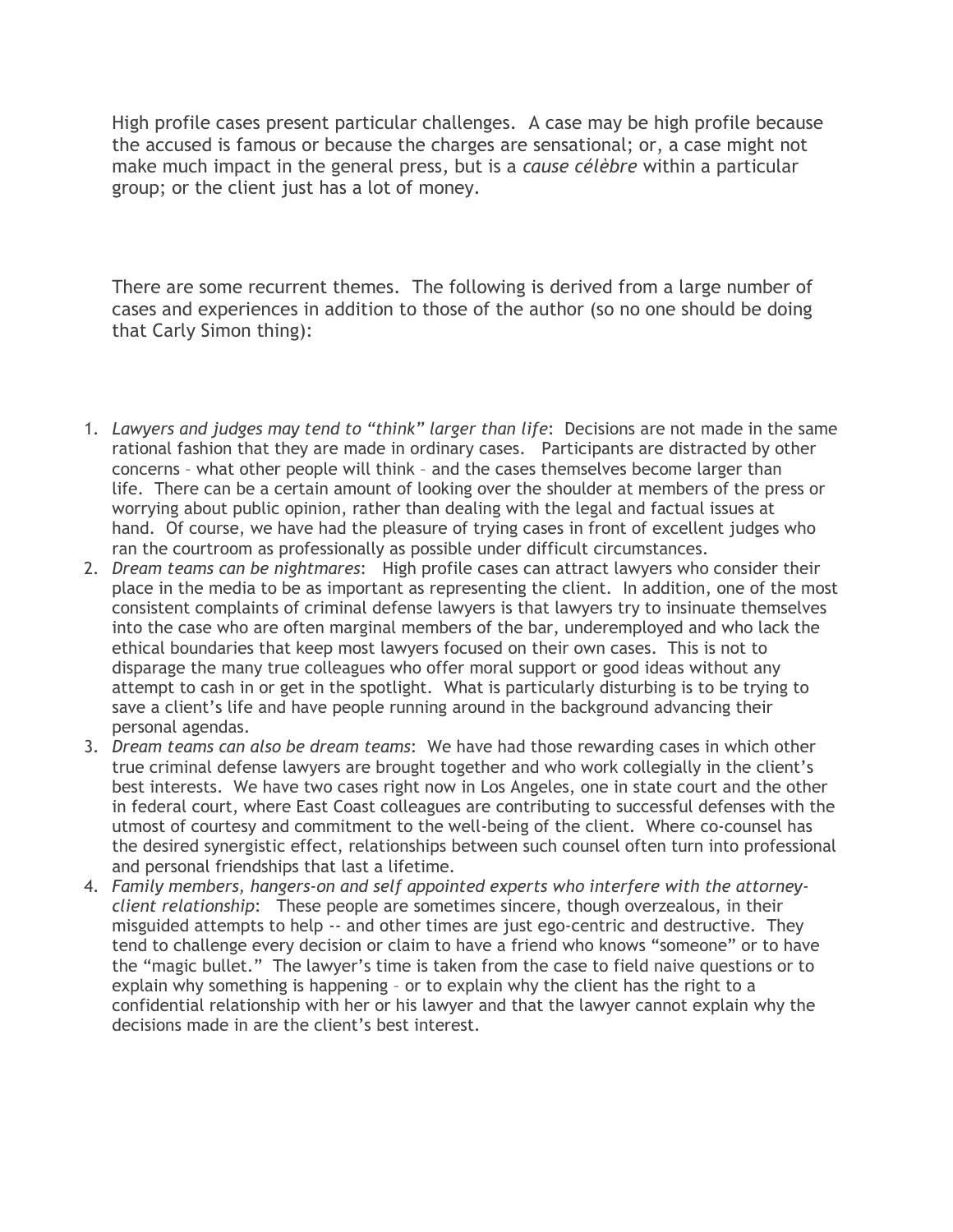The antidote to these problems is to keep your head down and think like a lawyer, not a media star. Request a gag order in high profile cases so that none of the participants can comment on the case while it is pending. Remember that you are representing the individual accused and no one else. It does not matter that the family has a lot of money or that the case will bring personal fame. Keep your eye on the prize – the prize is the liberty interest of the accused. If anything – media, relatives holding the purse strings, people who are second guessing – interferes with your representation, you either have to block them out or get off the case.

## *The Indigent Accused's Right to Counsel*

Most people who are accused, rightly or wrongly, in the criminal courts are not rich and famous. Most, in fact, cannot afford to hire lawyers at all; they are represented by lawyers with the public defenders office or by appointed lawyers. These lawyers are dependent on the government for compensation which does not necessarily reflect the amount of work that might come their way. We are seeing budget cuts - meaning a decrease in lawyers, support personnel and resources -- while caseloads increase.

Public Defender managers around the State are trying to be good administrators and adjust in times of economic stress. However, they also realize that they have a constitutional duty to each and every client to provide adequate assistance of counsel under the Sixth Amendment. The public defenders in the courtroom tend to be dedicated to being more than just being "adequate." They are committed to truly defending their clients with no less vigor – and often with more experience and ability -- than the lawyers for the rich and famous.

As a society, we claim to be interested in justice in the same way we are interested in having decent roads, police protection and public parks. We do not want to see innocent people convicted, jailed or executed – nor do we want a system so careless that the innocent are prosecuted and the true perpetrators, particularly of violent crimes, go free simply because there was no one there able to point out that the police and courts have the wrong person.